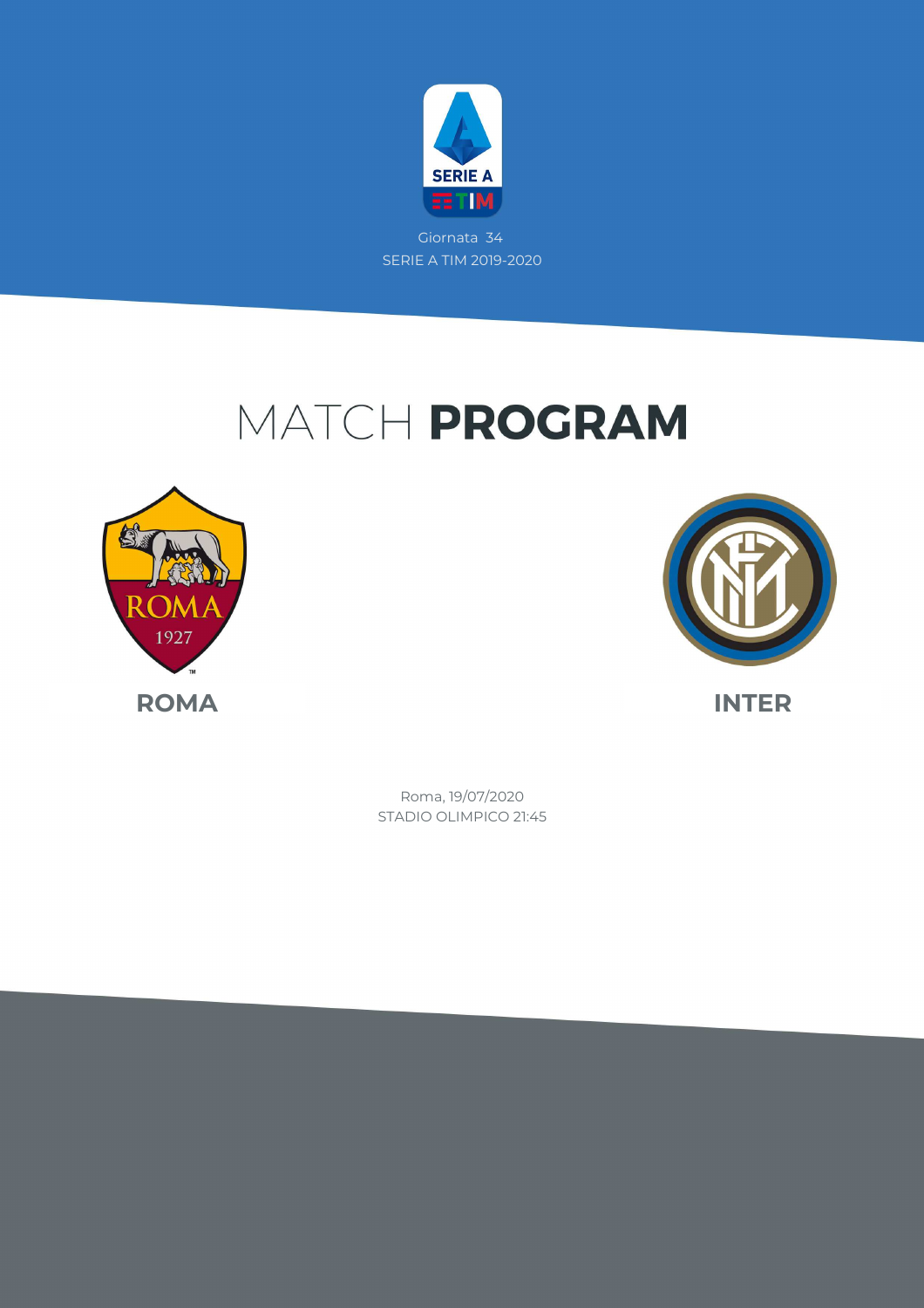



#### **ROMA INTER vs** Roma, 19/07/2020

STADIO OLIMPICO 21:45



### **RISULTATI STAGIONALI**

| <b>TOTALI</b>         | <b>PTI</b> | <b>GIOC</b> | <b>VINTE</b> | <b>NULLE</b> | <b>PERSE</b> | GF | <b>GS</b> | <b>DIFF.RETI</b>            |
|-----------------------|------------|-------------|--------------|--------------|--------------|----|-----------|-----------------------------|
| <b>ROMA</b>           | 57         | 33          | 17           | 6            | 10           | 61 | 44        | $+17$                       |
| <b>INTER</b>          | 71         | 33          | 21           | 8            | 4            | 72 | 34        | $+38$                       |
| <b>CASA/TRASFERTA</b> | <b>PTI</b> | <b>GIOC</b> | <b>VINTE</b> | <b>NULLE</b> | <b>PERSE</b> | GF | <b>GS</b> | <b>MEDIA</b><br><b>GOAL</b> |
| <b>ROMA</b>           | 30         | 17          | 9            | 3            | 5            | 32 | 24        | 1.9                         |
| <b>INTER</b>          | 36         | 16          | 11           | 3            | ∍            | 34 | 17        | 2.1                         |

### **ULTIMI PRECEDENTI**

| 2019-2015^G    | <b>INTER</b>                          | <b>ROMA</b>                                                          |         |
|----------------|---------------------------------------|----------------------------------------------------------------------|---------|
| 06/12/2019     |                                       |                                                                      | $O-O$   |
| 2018-19 33 A G | <b>INTER</b>                          | <b>ROMA</b>                                                          |         |
| 20/04/2019     | <b>16'(2°T) I. PERISIC</b>            | 14'(1°T) EL SHAARAWY                                                 | 1-1     |
| 2018-19 14 \ G | <b>ROMA</b>                           | <b>INTER</b>                                                         |         |
| 02/12/2018     | 6'(2°T) C. UNDER, 29'(2°T) A. KOLAROV | 37'(1°T) KEITA, 21'(2°T) M. ICARDI                                   | $2 - 2$ |
| 2017-18 21 \ G | <b>INTER</b>                          | <b>ROMA</b>                                                          |         |
| 21/01/2018     | <b>41'(2°T) M. VECINO</b>             | 31'(1°T) EL SHAARAWY                                                 | $1-1$   |
| 2017-18 2 \ G  | <b>ROMA</b>                           | <b>INTER</b>                                                         |         |
| 26/08/2017     | 15'(1 <sup>°</sup> T) E. DZEKO        | 22'(2°T) M. ICARDI, 32'(2°T) M. ICARDI, 42'(2°T) M.<br><b>VECINO</b> | $1 - 3$ |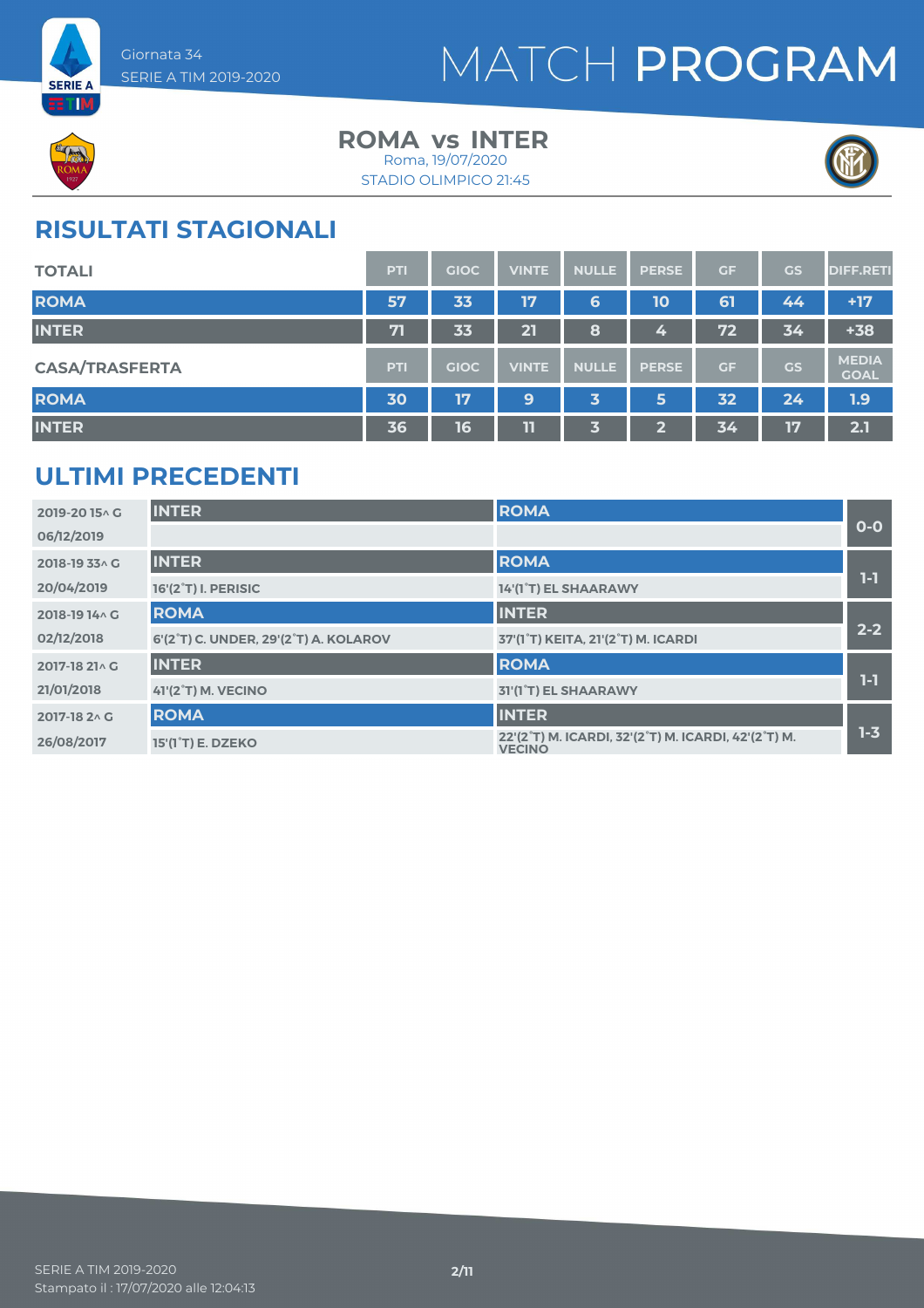



#### **ROMA INTER vs** Roma, 19/07/2020

STADIO OLIMPICO 21:45



### **ROSA DELLE SQUADRE**

| <b>ROMA</b>                   | <b>PRES. A</b>       | <b>GOL A</b>   | <b>GOL 2019-20</b> | <b>PRES. 2019-20</b> | MIN. 2019-20 |
|-------------------------------|----------------------|----------------|--------------------|----------------------|--------------|
| <b>PORTIERI</b>               |                      |                |                    |                      |              |
| <b>13 PAU LOPEZ</b>           | 28                   | 39             | 39                 | 28                   | 2721         |
| <b>45 MATTEO CARDINALI</b>    | $\mathbf{O}$         | $\mathbf 0$    | $\mathbf 0$        | $\mathbf 0$          | $\mathbf 0$  |
| <b>63 DANIEL FUZATO</b>       | $\mathbf 0$          | $\mathbf 0$    | $\mathbf{o}$       | $\mathbf 0$          | $\mathbf 0$  |
| <b>83 ANTONIO MIRANTE</b>     | 355                  | 483            | 5                  | 5                    | 481          |
| <b>DIFENSORI</b>              |                      |                |                    |                      |              |
| 2 DAVIDE ZAPPACOSTA           | 91                   | 5              | $\mathbf 0$        | 6                    | 305          |
| 5 JUAN JESUS                  | 175                  | $\overline{2}$ | $\mathbf 0$        | $\overline{3}$       | 117          |
| <b>6 CHRIS SMALLING</b>       | 25                   | $\overline{2}$ | $\overline{2}$     | 25                   | 2355         |
| <b>11 ALEKSANDAR KOLAROV</b>  | 178                  | 22             | 6                  | 28                   | 2569         |
| <b>15 MERT CETIN</b>          | 5                    | $\mathbf 0$    | $\mathbf 0$        | 5                    | 245          |
| <b>DAVIDE SANTON</b><br>18    | 132                  | $\mathbf 0$    | $\mathbf 0$        | 14                   | 641          |
| <b>FEDERICO FAZIO</b><br>20   | 120                  | 10             | I.                 | 15                   | 1203         |
| <b>GIANLUCA MANCINI</b><br>23 | 69                   | $\overline{7}$ | $\mathbf{1}$       | 28                   | 2601         |
| <b>WILLIAM BIANDA</b><br>28   | 0                    | $\mathbf 0$    | $\mathbf 0$        | $\mathbf 0$          | O            |
| <b>BRUNO PERES</b><br>33      | 124                  | 8              | $\mathbf 0$        | 11                   | 728          |
| <b>37 LEONARDO SPINAZZOLA</b> | 80                   | $\mathbf 0$    | $\mathbf{o}$       | 20                   | 1379         |
| <b>41 ROGER IBANEZ</b>        | 7                    | $\mathbf 0$    | $\mathbf 0$        | 6                    | 506          |
| <b>60 DEVID EUGENE BOUAH</b>  | 0                    | $\mathbf 0$    | $\mathbf 0$        | $\mathbf 0$          | 0            |
| <b>61 RICCARDO CALAFIORI</b>  | $\mathbf 0$          | $\mathbf 0$    | $\mathbf 0$        | $\mathbf 0$          | 0            |
| <b>CENTROCAMPISTI</b>         |                      |                |                    |                      |              |
| <b>4 BRYAN CRISTANTE</b>      | 127                  | 18             | L.                 | 21                   | 1481         |
| <b>7 LORENZO PELLEGRINI</b>   | 125                  | 15             | $\mathbb{I}$       | 24                   | 2017         |
| <b>14 GONZALO VILLAR</b>      | 7                    | $\mathbf 0$    | $\mathbf 0$        | 7                    | 205          |
| 21 JORDAN VERETOUT            | 99                   | 17             | 4                  | 30                   | 2604         |
| 22 NICOLO' ZANIOLO            | 49                   | 9              | 5                  | 22                   | 1472         |
| <b>27 JAVIER PASTORE</b>      | 94                   | 17             | $\mathbf 0$        | 11                   | 555          |
| <b>AMADOU DIAWARA</b><br>42   | 101                  | L.             | $\mathbf 0$        | 18                   | 1324         |
| <b>52 EDOARDO BOVE</b>        | $\mathbf 0$          | $\mathbf 0$    | $\mathbf 0$        | $\mathbf 0$          | $\mathbf 0$  |
| <b>53 ALESSIO RICCARDI</b>    | $\mathbf 0$          | $\mathbf 0$    | $\mathbf 0$        | O                    | O            |
| <b>54 EBRIMA DARBOE</b>       | $\mathbf 0$          | $\mathbf 0$    | $\mathbf 0$        | $\mathbf 0$          | $\mathbf 0$  |
| <b>77 HENRIKH MKHITARYAN</b>  | 19                   | 8              | 8                  | 19                   | 1362         |
| <b>ATTACCANTI</b>             |                      |                |                    |                      |              |
| 8 DIEGO PEROTTI               | 146                  | 29             | 3                  | 18                   | 859          |
| 9 EDIN DZEKO                  | 169                  | 77             | 15                 | 32                   | 2789         |
| <b>17 CENGIZ UNDER</b>        | 69                   | 13             | 3                  | 17                   | 899          |
| <b>19 NIKOLA KALINIC</b>      | 112                  | 36             | 3                  | 13                   | 441          |
| <b>31 CARLES PEREZ</b>        | 10                   | $\mathbf 0$    | $\mathbf 0$        | 10                   | 439          |
| <b>47 RUBEN PROVIDENCE</b>    | $\mathbf{O}$         | $\mathbf 0$    | $\mathbf{O}$       | $\mathbf 0$          | $\mathbf 0$  |
| 55 LUDOVICO D'ORAZIO          | 0                    | $\mathbf 0$    | $\mathbf 0$        | $\mathbf 0$          | 0            |
| 64 FELIPE ESTRELLA GALEAZZI   | $\mathbf{O}$         | $\mathbf 0$    | $\mathbf{O}$       | $\mathbf 0$          | $\mathbf 0$  |
| <b>99 JUSTIN KLUIVERT</b>     | 49                   | 5              | 4                  | 20                   | 1574         |
| <b>STAFF TECNICO</b>          |                      |                |                    |                      |              |
| <b>Allenatore</b>             | <b>PAULO FONSECA</b> |                |                    |                      |              |
|                               |                      |                |                    |                      |              |

**Diffidato**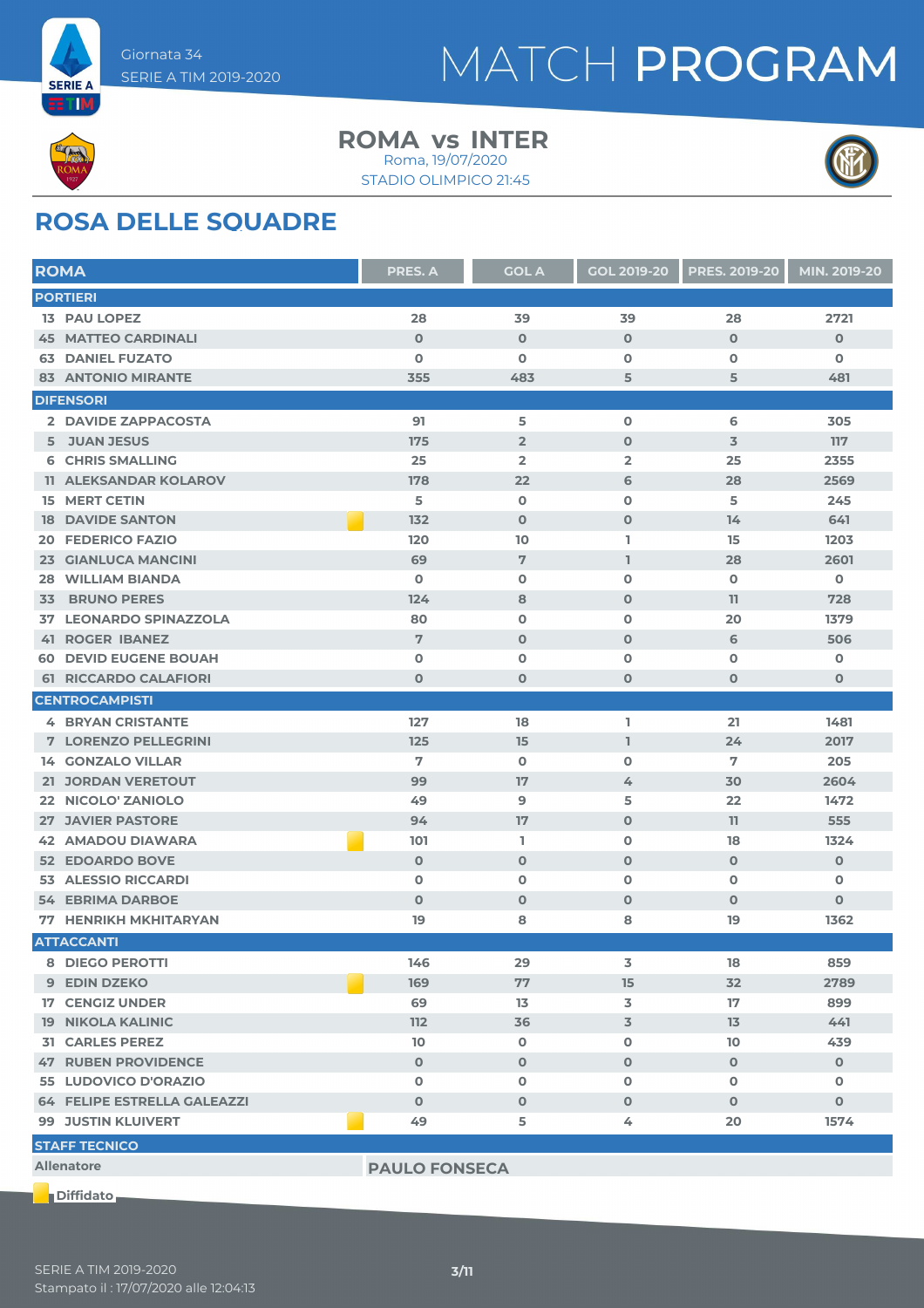



#### **ROMA INTER vs**

STADIO OLIMPICO 21:45 Roma, 19/07/2020



| <b>INTER</b>                  | <b>PRES. A</b> | <b>GOL A</b>   | <b>GOL 2019-20</b> | <b>PRES. 2019-20</b> | MIN. 2019-20 |
|-------------------------------|----------------|----------------|--------------------|----------------------|--------------|
| <b>PORTIERI</b>               |                |                |                    |                      |              |
| <b>1 SAMIR HANDANOVIC</b>     | 473            | 535            | 30                 | 30                   | 2873         |
| 27 DANIELE PADELLI            | 115            | 155            | 4                  | $\overline{3}$       | 289          |
| <b>35 FILIP STANKOVIC</b>     | $\mathbf 0$    | $\mathbf 0$    | $\mathbf 0$        | $\Omega$             | $\mathbf 0$  |
| <b>38 GIACOMO POZZER</b>      | $\Omega$       | $\Omega$       | $\Omega$           | $\Omega$             | $\Omega$     |
| <b>46 TOMMASO BERNI</b>       | $\overline{9}$ | 10             | $\mathbf 0$        | $\mathbf 0$          | 0            |
| <b>DIFENSORI</b>              |                |                |                    |                      |              |
| 2 DIEGO GODIN                 | 19             | L.             | L                  | 19                   | 1422         |
| <b>6 STEFAN DE VRIJ</b>       | 153            | 13             | $\overline{3}$     | 30                   | 2716         |
| <b>13 ANDREA RANOCCHIA</b>    | 201            | 13             | $\mathbf 0$        | 5                    | 381          |
| <b>31 LORENZO PIROLA</b>      | $\mathbb{I}$   | $\mathbf 0$    | $\mathbf 0$        | I.                   | 12           |
| 33 DANILO D'AMBROSIO          | 209            | 15             | $\overline{2}$     | 17                   | 1212         |
| <b>34 CRISTIANO BIRAGHI</b>   | 168            | 5              | $\overline{2}$     | 22                   | 1470         |
| <b>37 MILAN SKRINIAR</b>      | 140            | 4              | $\mathbf 0$        | 29                   | 2620         |
| 95 ALESSANDRO BASTONI         | 52             | $\overline{3}$ | $\overline{2}$     | 21                   | 1748         |
| <b>CENTROCAMPISTI</b>         |                |                |                    |                      |              |
| <b>5 ROBERTO GAGLIARDINI</b>  | 101            | 11             | 4                  | 20                   | 1550         |
| <b>8 MATIAS VECINO</b>        | 191            | 17             | $\overline{2}$     | 20                   | 1376         |
| <b>12 STEFANO SENSI</b>       | 73             | 8              | 3                  | 12                   | 764          |
| <b>15 ASHLEY YOUNG</b>        | 13             | $\overline{3}$ | 3                  | 13                   | 975          |
| <b>18 KWADWO ASAMOAH</b>      | 270            | 12             | $\mathbf 0$        | 8                    | 682          |
| <b>20 BORJA VALERO</b>        | 246            | 18             | $\overline{2}$     | 17                   | 871          |
| 23 NICOLO' BARELLA            | 123            | 8              | L                  | 23                   | 1772         |
| <b>24 CHRISTIAN ERIKSEN</b>   | 12             | $\mathbb{I}$   | $\mathbb{I}$       | 12                   | 562          |
| <b>32 LUCIEN AGOUME</b>       | 3              | $\mathbf 0$    | $\mathbf 0$        | 3                    | 75           |
| <b>36 THOMAS SCHIRO'</b>      | $\Omega$       | $\mathbf 0$    | $\mathbf{O}$       | $\mathbf 0$          | $\mathbf{O}$ |
| <b>77 MARCELO BROZOVIC</b>    | 160            | 18             | 3                  | 27                   | 2470         |
| <b>ATTACCANTI</b>             |                |                |                    |                      |              |
| <b>7 ALEXIS SANCHEZ</b>       | 112            | 23             | 3                  | 17                   | 719          |
| <b>9 ROMELU LUKAKU</b>        | 31             | 20             | 20                 | 31                   | 2749         |
| <b>10 LAUTARO MARTINEZ</b>    | 57             | 19             | 13                 | 30                   | 2316         |
| <b>11 VICTOR MOSES</b>        | $\overline{7}$ | $\mathbf 0$    | $\mathbf{O}$       | 7                    | 314          |
| <b>30 SEBASTIANO ESPOSITO</b> | 7              | L              | L                  | 7                    | 220          |
| <b>39 EDOARDO VERGANI</b>     | $\mathbf 0$    | $\mathbf 0$    | $\mathbf 0$        | $\mathbf 0$          | $\mathbf{O}$ |
| <b>40 MATIAS FONSECA</b>      | $\mathbf{O}$   | O              | 0                  | 0                    | 0            |
| <b>87 ANTONIO CANDREVA</b>    | 358            | 60             | 5                  | 28                   | 1892         |
| <b>STAFF TECNICO</b>          |                |                |                    |                      |              |

**Allenatore ANTONIO CONTE**

**Diffidato**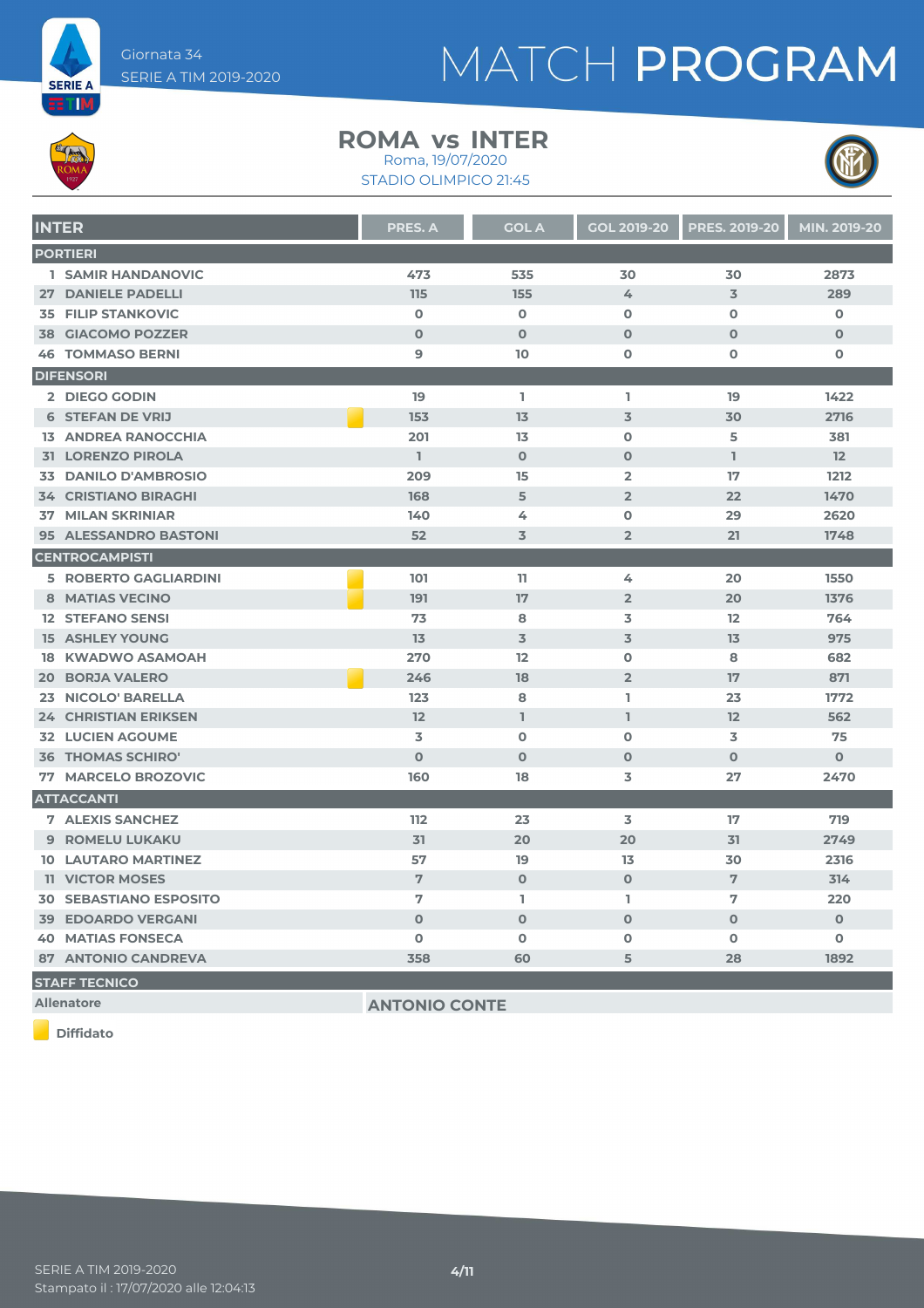



**ETIM** 

#### **ROMA INTER vs** Roma, 19/07/2020

STADIO OLIMPICO 21:45



### **RENDIMENTO RECENTE**

| <b>ROMA</b>         |                                              |                                                                      |         |
|---------------------|----------------------------------------------|----------------------------------------------------------------------|---------|
| <b>33^ GIORNATA</b> | <b>ROMA</b>                                  | <b>HELLAS VERONA</b>                                                 |         |
| 15/07/2020          | 10'(1°T) J. VERETOUT, 49'(1°T) E. DZEKO      | 2'(2°T) M. PESSINA                                                   | $2 - 1$ |
| <b>32^ GIORNATA</b> | <b>BRESCIA</b>                               | <b>ROMA</b>                                                          |         |
| 11/07/2020          |                                              | 3'(2°T) F. FAZIO, 17'(2°T) N. KALINIC, 29'(2°T) N.<br><b>ZANIOLO</b> | $0 - 3$ |
| <b>31^ GIORNATA</b> | <b>ROMA</b>                                  | <b>PARMA</b>                                                         |         |
| 08/07/2020          | 43'(1°T) H. MKHITARYAN, 12'(2°T) J. VERETOUT | 9'(1°T) J. KUCKA                                                     | $2 - 1$ |
| <b>30^ GIORNATA</b> | <b>NAPOLI</b>                                | <b>ROMA</b>                                                          |         |
| 05/07/2020          | 10'(2°T) J. CALLEJON, 37'(2°T) L. INSIGNE    | 15'(2°T) H. MKHITARYAN                                               | $2 - 1$ |
| <b>29^ GIORNATA</b> | <b>ROMA</b>                                  | <b>UDINESE</b>                                                       |         |
| 02/07/2020          |                                              | 12'(1°T) K. LASAGNA, 33'(2°T) I. NESTOROVSKI                         | $0 - 2$ |

#### **INTER**

| <b>33^ GIORNATA</b> | <b>SPAL</b>                                                                                                                            | <b>INTER</b>                                                                               |         |
|---------------------|----------------------------------------------------------------------------------------------------------------------------------------|--------------------------------------------------------------------------------------------|---------|
| 16/07/2020          |                                                                                                                                        | 37'(1°T) A. CANDREVA, 10'(2°T) C. BIRAGHI, 15'(2°T) A.<br>SANCHEZ, 28'(2°T) R. GAGLIARDINI | $0 - 4$ |
| <b>32^ GIORNATA</b> | <b>INTER</b>                                                                                                                           | <b>TORINO</b>                                                                              |         |
| 13/07/2020          | 4'(2°T) A. YOUNG, 6'(2°T) D. GODIN, 16'(2°T) L.<br><b>MARTINEZ</b>                                                                     | 17'(1 <sup>°</sup> T) A. BELOTTI                                                           | $3-1$   |
| <b>31^ GIORNATA</b> | <b>HELLAS VERONA</b>                                                                                                                   | <b>INTER</b>                                                                               |         |
| 09/07/2020          | 2'(1 <sup>°</sup> T) D. LAZOVIC, 41'(2 <sup>°</sup> T) M. VELOSO                                                                       | 4'(2°T) A. CANDREVA, 10'(2°T)[A] F. DIMARCO                                                | $2 - 2$ |
| <b>30^ GIORNATA</b> | <b>INTER</b>                                                                                                                           | <b>BOLOGNA</b>                                                                             |         |
| 05/07/2020          | <b>22'(1°T) R. LUKAKU</b>                                                                                                              | 29'(2°T) M. JUWARA, 35'(2°T) M. BARROW                                                     | $1-2$   |
| 29^ GIORNATA        | <b>INTER</b>                                                                                                                           | <b>BRESCIA</b>                                                                             |         |
| 01/07/2020          | 5'(1°T) A. YOUNG, 20'(1°T) A. SANCHEZ, 45'(1°T) D.<br>D'AMBROSIO, 7'(2°T) R. GAGLIARDINI, 38'(2°T) C.<br>ERIKSEN, 43'(2°T) A. CANDREVA |                                                                                            | $6-0$   |

| <b>CONFRONTO SQUADRE (Valori medi)</b> | <b>ROMA</b> | <b>INTER</b>     |
|----------------------------------------|-------------|------------------|
| <b>Goal Fatti</b>                      | 1.85        | 2.18             |
| <b>Goal Subiti</b>                     | 1.33        | 1.03             |
| <b>Tiri totali</b>                     | 12.42       | 12.21            |
| <b>Tiri in porta</b>                   | 6.97        | 7.48             |
| <b>Assist</b>                          | 1.06        | 1.39             |
| Azioni di attacco                      | 50.33       | 50.88            |
| Passaggi riusciti                      | 411.39      | 445.58           |
| Passaggi riusciti %                    | 84%         | 84%              |
| <b>Falli Fatti</b>                     | 14.12       | 15 <sub>15</sub> |
| <b>Falli Subiti</b>                    | 11.48       | 11.82            |
| <b>Baricentro</b>                      | 52.54m      | 52.83m           |
| <b>Passaggi Chiave</b>                 | 3.85        | 4.12             |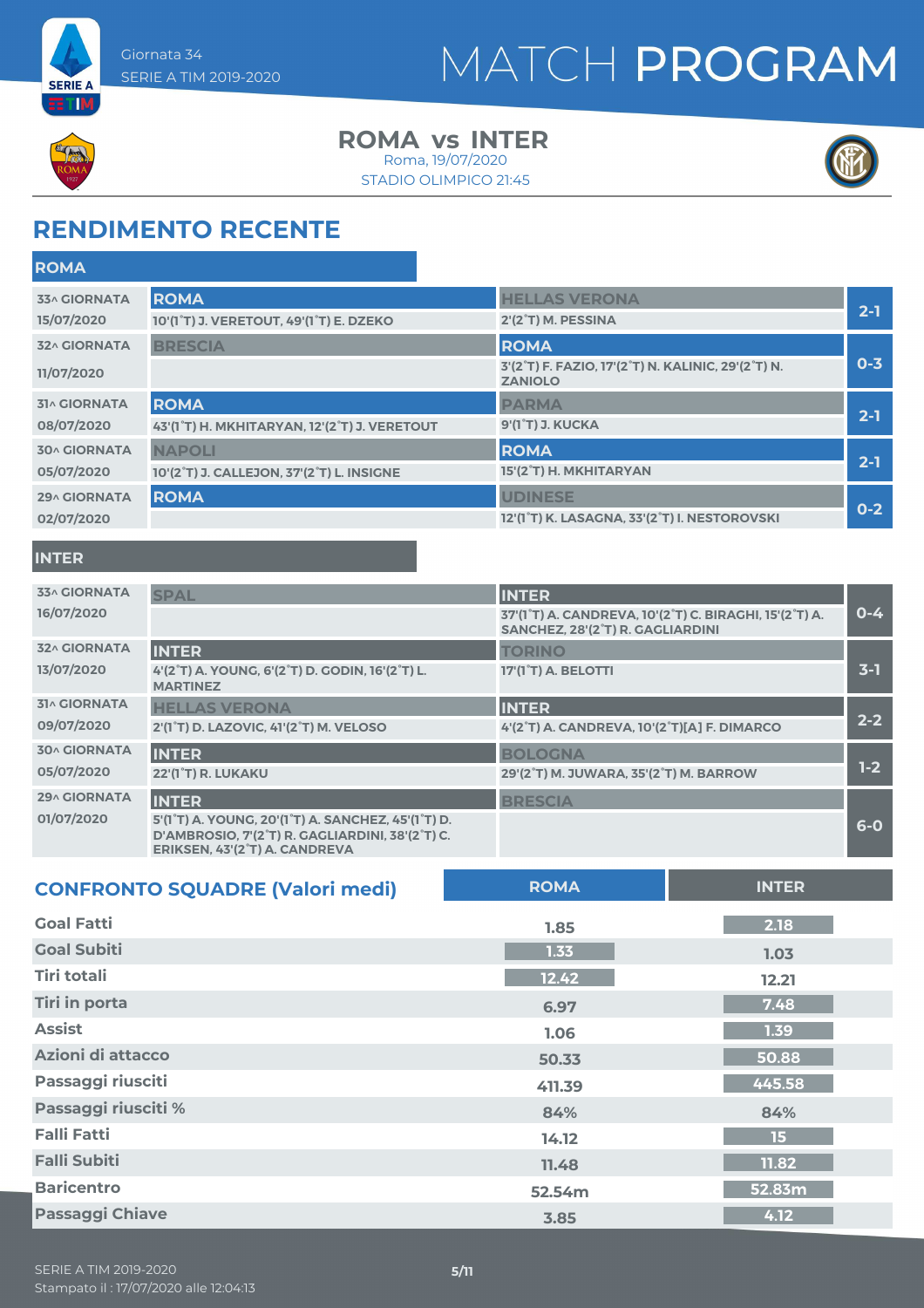**SERIE A** 

# MATCH PROGRAM

#### **ROMA INTER vs**

STADIO OLIMPICO 21:45 Roma, 19/07/2020



### **RENDIMENTO ATLETICO \***

| <b>ROMA</b>            | Pres. (Min.)      | Media (km) | Media<br>Sprint (Km) | <b>INTER</b>            | Pres. (Min.) | Media (km) | Media<br>Sprint (Km) |
|------------------------|-------------------|------------|----------------------|-------------------------|--------------|------------|----------------------|
| <b>4</b> B. CRISTANTE  | 21(1481)          | 10.795     | 0.668                | 77 M. BROZOVIC          | 27 (2470')   | 12.318     | 0.868                |
| <b>7</b> L. PELLEGRINI | 24 (2017')        | 10.737     | 1.03                 | 8 M. VECINO             | 20 (1376')   | 11.239     | 1.101                |
| 23 G. MANCINI          | 28 (2601')        | 10.622     | 0.769                | 23 N. BARELLA           | 23 (1772')   | 11.152     | 0.978                |
| 21 J. VERETOUT         | 30 (2604') 10.588 |            | 0.89                 | <b>5</b> R. GAGLIARDINI | 20 (1550')   | 10.751     | 0.986                |
| <b>11</b> A. KOLAROV   | 28 (2569') 10.469 |            | 1.167                | 37 M. SKRINIAR          | 29 (2620')   | 10.571     | 0.528                |
| 42 A. DIAWARA          | 18 (1324')        | 10.43      | 0.747                | 33 D. D'AMBROSIO        | 17 (1212')   | 10.344     | 0.873                |
| <b>6</b> C. SMALLING   | 25 (2355')        | 10.297     | 0.643                | 20 B. VALERO            | 17 (871')    | 10.134     | 0.833                |
| 77 H. MKHITARYAN       | 19 (1362')        | 10.228     | 1.057                | 95 A. BASTONI           | 21 (1748')   | 10.116     | 0.565                |
| 41 R. IBANEZ           | 6 (506')          | 10.205     | 0.72                 | 34 C. BIRAGHI           | 22 (1470')   | 10.041     | 0.907                |
| 9 E. DZEKO             | 32 (2789')        | 9.813      | 0.701                | 6 S. DE VRIJ            | 30 (2716')   | 10.025     | 0.522                |
| 37 L. SPINAZZOLA       | 20 (1379')        | 9.706      | 0.984                | 15 A. YOUNG             | 13 (975')    | 9.952      | 0.87                 |
| <b>20 F. FAZIO</b>     | 15 (1203')        | 9.642      | 0.689                | 2 D. GODIN              | 19 (1422')   | 9.951      | 0.616                |
| 22 N. ZANIOLO          | 22 (1472')        | 9.162      | 0.795                | 18 K. ASAMOAH           | 8(682)       | 9.621      | 0.859                |
| 15 M. CETIN            | 5(245)            | 9.115      | 0.62                 | 10 L. MARTINEZ          | 30 (2316')   | 9.408      | 0.851                |
| 99 J. KLUIVERT         | 20 (1574')        | 9.06       | 0.964                | 87 A. CANDREVA          | 28 (1892')   | 9.373      | 1.101                |
| 27 J. PASTORE          | 11(555')          | 8.788      | 0.654                | <b>12</b> S. SENSI      | 12 (764')    | 9.363      | 0.697                |
| <b>2</b> D. ZAPPACOSTA | 6(305)            | 8.54       | 0.877                | 9 R. LUKAKU             | 31 (2749')   | 9.353      | 0.68                 |
| 8 D. PEROTTI           | 18 (859')         | 8.268      | 0.785                | 13 A. RANOCCHIA         | 5(381)       | 8.751      | 0.439                |
| 33 BRUNO PERES         | 11(728)           | 8.225      | 0.934                | 24 C. ERIKSEN           | 12(562)      | 8.345      | 0.768                |
| 18 D. SANTON           | 14(641)           | 7.981      | 0.746                | 30 S. ESPOSITO          | 7(220)       | 7.687      | 0.799                |
| <b>17</b> C. UNDER     | 17 (899')         | 7.676      | 0.695                | <b>11</b> V. MOSES      | 7(314)       | 7.266      | 0.746                |
| 31 C. PEREZ            | 10(439)           | 6.735      | 0.741                | <b>7</b> A. SANCHEZ     | 17 (719')    | 7.189      | 0.657                |
| 14 G. VILLAR           | 7(205)            | 6.161      | 0.435                | 32 L. AGOUME            | 3(75)        | 3.406      | 0.252                |
| 19 N. KALINIC          | 13(441)           | 6.127      | 0.539                | <b>31</b> L. PIROLA     | 1(12)        | 1.292      | 0.132                |
| <b>5</b> JUAN JESUS    | 3(117)            | 5.674      | 0.545                |                         |              |            |                      |

**\* Le informazioni riportate sul Rendimento Atletico sono da intendersi riferite al periodo di permanenza nella squadra corrente.**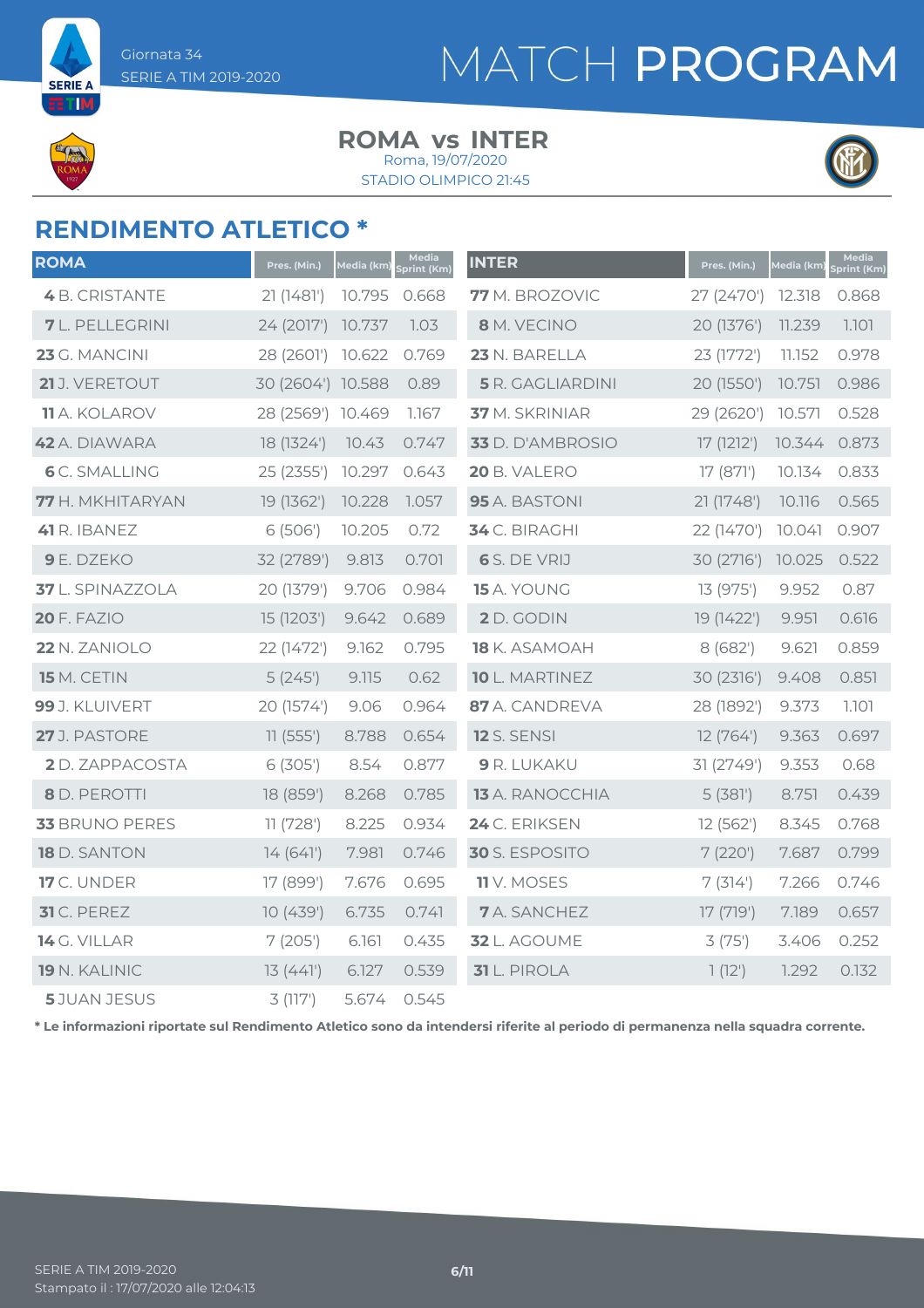

**SERIE A ETM** 

> **ROMA INTER vs** STADIO OLIMPICO 21:45 Roma, 19/07/2020



#### **GLI INCONTRI DELLA 34 ^ GIORNATA**

| <b>HELLAS VERONA</b> | <b>ATALANTA</b>  | 18/07/2020 17:15 |
|----------------------|------------------|------------------|
| <b>CAGLIARI</b>      | <b>SASSUOLO</b>  | 18/07/2020 19:30 |
| <b>MILAN</b>         | <b>BOLOGNA</b>   | 18/07/2020 21:45 |
| <b>PARMA</b>         | <b>SAMPDORIA</b> | 19/07/2020 17:15 |
| <b>BRESCIA</b>       | <b>SPAL</b>      | 19/07/2020 19:30 |
| <b>FIORENTINA</b>    | <b>TORINO</b>    | 19/07/2020 19:30 |
| <b>GENOA</b>         | <b>LECCE</b>     | 19/07/2020 19:30 |
| <b>NAPOLI</b>        | <b>UDINESE</b>   | 19/07/2020 19:30 |
| <b>ROMA</b>          | <b>INTER</b>     | 19/07/2020 21:45 |
| <b>JUVENTUS</b>      | <b>LAZIO</b>     | 20/07/2020 21:45 |

#### **CLASSIFICA SERIE A**

|                      | PTI | <b>GIOC</b> | <b>VINTE</b>   | <b>NULLE</b>   | <b>PERSE</b> | <b>GF</b> | GS | <b>DIFF.RETI</b> |
|----------------------|-----|-------------|----------------|----------------|--------------|-----------|----|------------------|
| <b>JUVENTUS</b>      | 77  | 33          | 24             | 5              | 4            | 70        | 35 | $+35$            |
| <b>INTER</b>         | 71  | 33          | 21             | 8              | 4            | 72        | 34 | $+38$            |
| <b>ATALANTA</b>      | 70  | 33          | 21             | $\overline{7}$ | 5            | 93        | 43 | $+50$            |
| <b>LAZIO</b>         | 69  | 33          | 21             | 6              | 6            | 68        | 35 | $+33$            |
| <b>ROMA</b>          | 57  | 33          | 17             | $6\phantom{a}$ | 10           | 61        | 44 | $+17$            |
| <b>NAPOLI</b>        | 53  | 33          | 15             | 8              | 10           | 53        | 44 | $+9$             |
| <b>MILAN</b>         | 53  | 33          | 15             | 8              | 10           | 48        | 42 | $+6$             |
| <b>SASSUOLO</b>      | 47  | 33          | 13             | 8              | 12           | 62        | 57 | $+5$             |
| <b>HELLAS VERONA</b> | 44  | 33          | 11             | 11             | 11           | 41        | 41 | $\mathbf 0$      |
| <b>BOLOGNA</b>       | 43  | 33          | 11             | 10             | 12           | 47        | 52 | $-5$             |
| <b>CAGLIARI</b>      | 41  | 33          | 10             | 11             | 12           | 48        | 49 | $-1$             |
| <b>PARMA</b>         | 40  | 33          | 11             | $\overline{7}$ | 15           | 45        | 47 | $-2$             |
| <b>FIORENTINA</b>    | 39  | 33          | $\overline{9}$ | 12             | 12           | 41        | 45 | $-4$             |
| <b>SAMPDORIA</b>     | 38  | 33          | 11             | 5              | 17           | 42        | 54 | $-12$            |
| <b>TORINO</b>        | 37  | 33          | 11             | 4              | 18           | 41        | 60 | $-19$            |
| <b>UDINESE</b>       | 36  | 33          | 9              | $\mathbf{9}$   | 15           | 31        | 46 | $-15$            |
| <b>GENOA</b>         | 30  | 33          | $\overline{7}$ | 9              | 17           | 40        | 63 | $-23$            |
| <b>LECCE</b>         | 29  | 33          | $\overline{7}$ | 8              | 18           | 41        | 74 | $-33$            |
| <b>BRESCIA</b>       | 21  | 33          | 5              | 6              | 22           | 30        | 70 | $-40$            |
| <b>SPAL</b>          | 19  | 33          | 5              | 4              | 24           | 23        | 62 | $-39$            |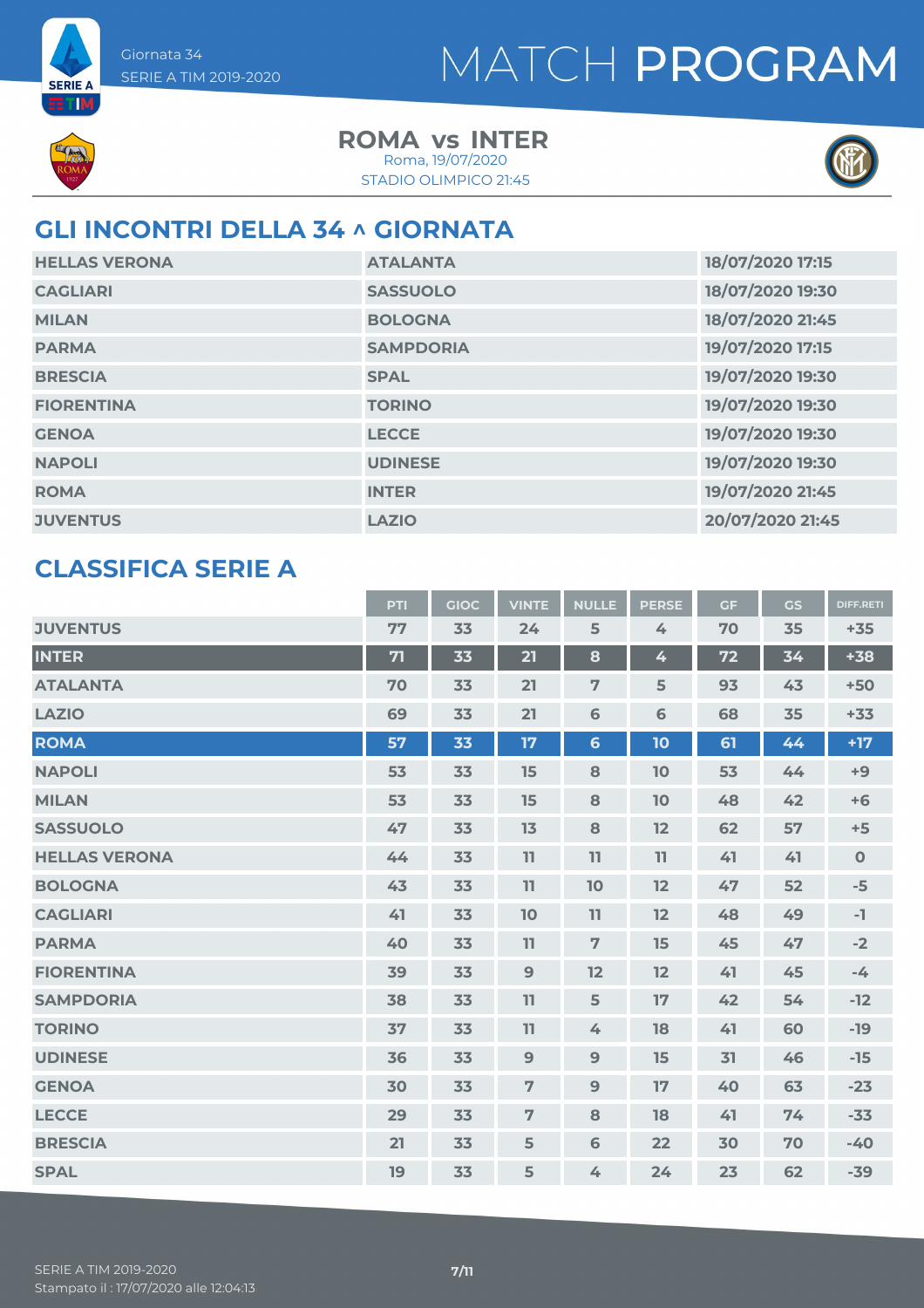

**SERIE A** ETM

> **ROMA INTER vs** STADIO OLIMPICO 21:45 Roma, 19/07/2020



### **CLASSIFICA GIOCATORI**

| <b>RANKING MARCATORI</b> | <b>Gol(Rigore)</b> |
|--------------------------|--------------------|
| <b>T C. IMMOBILE</b>     | LAZ 29 (11)        |
| 2 C. RONALDO             | <b>JUV 28 (11)</b> |
| <b>3 R. LUKAKU</b>       | <b>INT</b> 20(5)   |
| 4 L. MURIEL              | ATA 17 (6)         |
| 4 F. CAPUTO              | SAS 17 (1)         |
| 4 JOAO PEDRO             | CAG 17 (4)         |
| <b>7 D. ZAPATA</b>       | <b>ATA 16 (1)</b>  |
| <b>7</b> A. BELOTTI      | <b>TOR 16 (7)</b>  |
| <b>J. ILICIC</b><br>9    | ATA 15 (0)         |
| <b>E. DZEKO</b><br>9     | <b>ROM 15 (0)</b>  |

### **CLASSIFICA SQUADRE**

| <b>RANKING SQUADRE</b>     | <b>Gol - Media Gol</b> |      |
|----------------------------|------------------------|------|
| <b>ATALANTA</b>            | 93                     | 2.82 |
| <b>INTER</b><br>2          | 72                     | 2.18 |
| <b>JUVENTUS</b><br>3       | 70                     | 2.12 |
| <b>LAZIO</b><br>4          | 68                     | 2.06 |
| <b>SASSUOLO</b><br>5       | 62                     | 1.88 |
| <b>ROMA</b><br>6           | 61                     | 1.85 |
| <b>NAPOLI</b><br>7         | 53                     | 1.61 |
| <b>CAGLIARI</b><br>8       | 48                     | 1.45 |
| <b>MILAN</b><br>8          | 48                     | 1.45 |
| <b>BOLOGNA</b><br>10       | 47                     | 1.42 |
| <b>PARMA</b><br>n          | 45                     | 1.36 |
| <b>SAMPDORIA</b><br>12     | 42                     | 1.27 |
| <b>FIORENTINA</b><br>13    | 41                     | 1.24 |
| <b>HELLAS VERONA</b><br>13 | 41                     | 1.24 |
| <b>LECCE</b><br>13         | 41                     | 1.24 |
| <b>TORINO</b><br>13        | 41                     | 1.24 |
| <b>GENOA</b><br>17         | 40                     | 1.21 |
| <b>UDINESE</b><br>18       | 内                      | 0.94 |
| <b>BRESCIA</b><br>19       | 30                     | 0.91 |
| 20 SPAL                    | 23                     | 0.7  |

|                         | <b>RANKING SQUADRE</b> | Tot Tiri - In Porta - Fuori |             |            |
|-------------------------|------------------------|-----------------------------|-------------|------------|
|                         | <b>ATALANTA</b>        | 476 287 189                 |             |            |
| $\overline{\mathbf{2}}$ | <b>NAPOLI</b>          |                             | 450 245 205 |            |
| $\overline{\mathbf{3}}$ | <b>ROMA</b>            |                             | 410 230 180 |            |
| 4                       | <b>JUVENTUS</b>        | 404 232 172                 |             |            |
| 5                       | <b>INTER</b>           |                             | 403 247 156 |            |
| 6                       | <b>LAZIO</b>           | 395 224                     |             | <b>171</b> |
| 7                       | <b>MILAN</b>           |                             | 373 198     | <b>175</b> |
| 8                       | <b>BOLOGNA</b>         |                             | 356 189 167 |            |
| 9                       | <b>FIORENTINA</b>      | 338                         | 185         | 153        |
| 10                      | <b>SASSUOLO</b>        | 332 200                     |             | <b>132</b> |
|                         | <b>SAMPDORIA</b>       | 325                         | 175         | 150        |
| 12                      | <b>CAGLIARI</b>        | 306                         | 157         | 149        |
| 13                      | <b>LECCE</b>           | 305 160 145                 |             |            |
| 14                      | <b>PARMA</b>           | 304                         | 151 153     |            |
| 15                      | <b>UDINESE</b>         |                             | 295 149 146 |            |
| 16                      | <b>HELLAS VERONA</b>   | 282                         | <b>170</b>  | 112        |
| 17                      | <b>GENOA</b>           | 280                         | 161         | 119        |
| $\P$ 7                  | <b>SPAL</b>            | 280                         | <b>119</b>  | 161        |
| 19                      | <b>TORINO</b>          | 266                         | 148         | <b>118</b> |
|                         | 20 BRESCIA             |                             | 245 137 108 |            |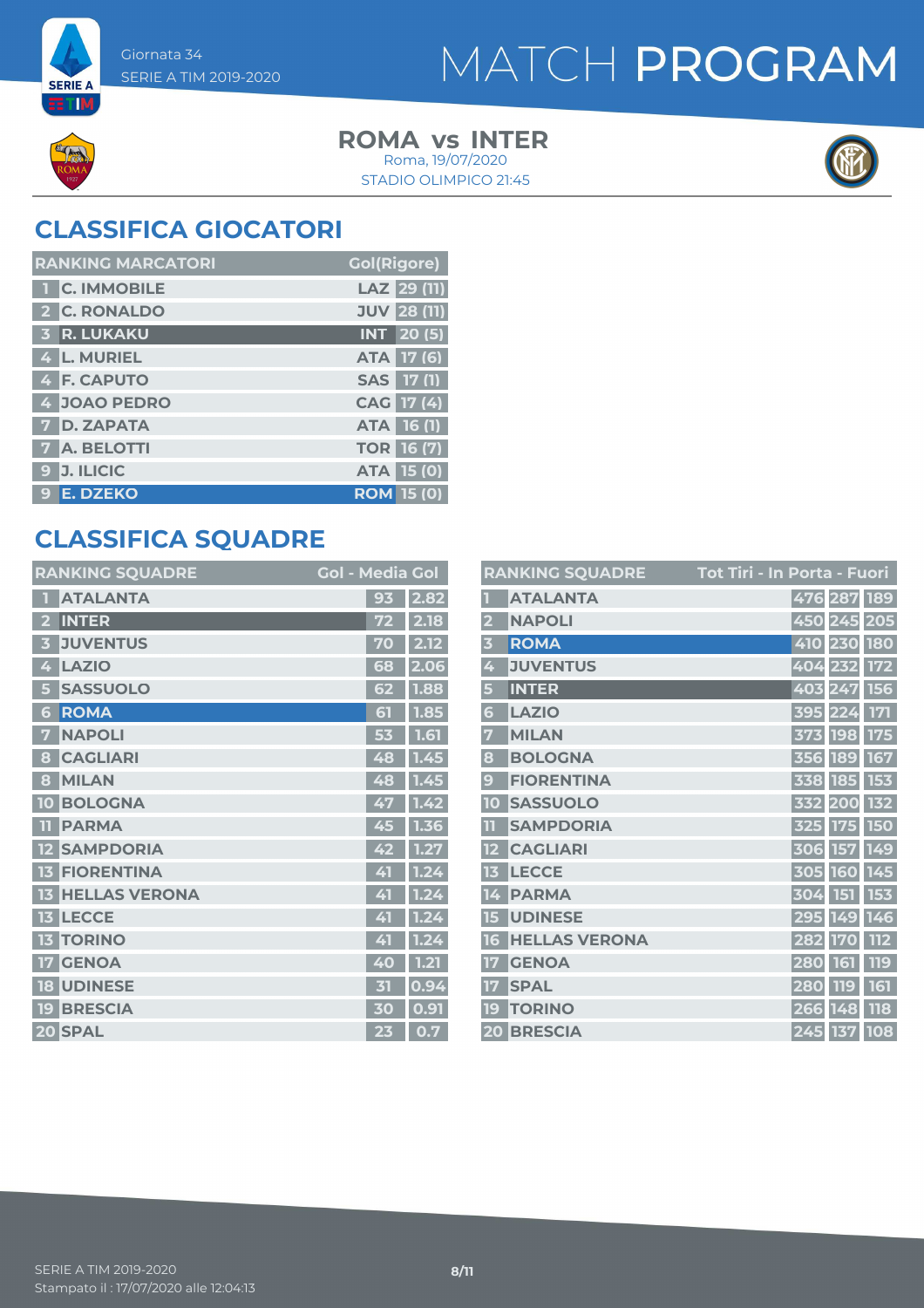**SERIE A ETIM** 

### **ROMA INTER vs**





| <b>RANKING SQUADRE</b>  | <b>Assist</b>           |
|-------------------------|-------------------------|
| <b>ATALANTA</b>         | 60                      |
| <b>INTER</b>            | 46                      |
| <b>JUVENTUS</b>         | 43                      |
| <b>SASSUOLO</b><br>4    | 42                      |
| <b>LAZIO</b><br>5       | 39                      |
| <b>NAPOLI</b><br>6      | 38                      |
| <b>ROMA</b>             | 35                      |
| <b>PARMA</b><br>8       | 32                      |
| <b>CAGLIARI</b><br>9    |                         |
| <b>BOLOGNA</b><br>10    | 26                      |
| <b>HELLAS VERONA</b>    | 23                      |
| <b>LECCE</b><br>11      | 23                      |
| <b>MILAN</b><br>11      | 23                      |
| <b>UDINESE</b><br>11    | 23                      |
| <b>FIORENTINA</b><br>15 | 22                      |
| <b>GENOA</b><br>16      |                         |
| <b>TORINO</b><br>16     | $\overline{\mathbf{2}}$ |
| <b>18 SAMPDORIA</b>     | 20                      |
| <b>19 BRESCIA</b>       | 19                      |
| 20 SPAL                 | 13                      |

| <b>RANKING SQUADRE</b>            | Passaggi Chiave* |      |
|-----------------------------------|------------------|------|
| <b>NAPOLI</b><br>П                |                  | 4.33 |
| <b>JUVENTUS</b>                   |                  | 4.3  |
| <b>INTER</b><br>3                 |                  | 4.12 |
| <b>LAZIO</b><br>4                 |                  | 4.09 |
| <b>ATALANTA</b><br>5              |                  | 4.03 |
| <b>ROMA</b><br>6                  |                  | 3.85 |
| <b>MILAN</b><br>7                 |                  | 3.45 |
| <b>FIORENTINA</b><br>8            |                  | 3.33 |
| <b>SASSUOLO</b><br>9              |                  | 3.15 |
| <b>BOLOGNA</b><br>10 <sup>°</sup> |                  | 3.12 |
| <b>TI</b> CAGLIARI                |                  | 3.03 |
| <b>12 HELLAS VERONA</b>           |                  | 2.88 |
| <b>SAMPDORIA</b><br>13            |                  | 2.82 |
| <b>13 UDINESE</b>                 |                  | 2.82 |
| <b>15 PARMA</b>                   |                  | 2.55 |
| <b>16 TORINO</b>                  |                  | 2.52 |
| <b>17 GENOA</b>                   |                  | 2.48 |
| <b>18 LECCE</b>                   |                  | 2.39 |
| <b>19 BRESCIA</b>                 |                  | 2.24 |
| 20 SPAL                           |                  | 1.91 |
| * Valori medi per partita.        |                  |      |

|                | <b>RANKING SQUADRE</b>          | Passaggi riusciti - %* |        |                  |
|----------------|---------------------------------|------------------------|--------|------------------|
| П              | <b>NAPOLI</b>                   |                        | 536.61 | 87               |
| $\mathbf{2}$   | <b>JUVENTUS</b>                 |                        | 511.39 | 87               |
| 3              | <b>ATALANTA</b>                 |                        | 473.18 | 84               |
| 4              | <b>SASSUOLO</b>                 |                        | 470.03 | 86               |
| 5              | <b>INTER</b>                    |                        | 445.58 | 84               |
| 6              | <b>MILAN</b>                    |                        | 440.85 | 84               |
| 7              | <b>ROMA</b>                     |                        | 411.39 | 84               |
| 8              | <b>LAZIO</b>                    |                        | 408.55 | 84               |
| 9              | <b>BOLOGNA</b>                  |                        | 372.73 | 80               |
| 10 I           | <b>GENOA</b>                    |                        | 371.91 | 81               |
|                | <b>FIORENTINA</b>               |                        | 350.39 | 81               |
| <u>12 I</u>    | <b>CAGLIARI</b>                 |                        | 348.24 | 80               |
|                | <b>13 UDINESE</b>               |                        | 348.12 | 81               |
|                | <b>14 HELLAS VERONA</b>         |                        | 337.24 | 77               |
|                | <b>15 SPAL</b>                  |                        | 335.64 | 80               |
|                | <b>16 LECCE</b>                 |                        | 331.27 | 80               |
|                | <b>17 TORINO</b>                |                        | 315.91 | 78               |
|                | <b>18 PARMA</b>                 |                        | 301.3  | 79               |
|                | <b>19 SAMPDORIA</b>             |                        | 298.3  | 76               |
|                | <b>20 BRESCIA</b>               |                        | 265.36 | 75               |
|                | * Valori medi per partita.      |                        |        |                  |
|                |                                 |                        |        |                  |
|                | <b>RANKING SQUADRE</b>          |                        |        | <b>Recuperi*</b> |
| ٠              | <b>HELLAS VERONA</b>            |                        |        | 85.88            |
| $\mathbf{2}$   | <b>PARMA</b>                    |                        |        | 81.79            |
|                | <b>3 TORINO</b>                 |                        |        | 79.79            |
| $\overline{4}$ | <b>UDINESE</b>                  |                        |        | 78.55            |
| 5              | <b>SAMPDORIA</b>                |                        |        | 76.09            |
| 6 <sup>1</sup> | <b>ATALANTA</b>                 |                        |        | 75.39            |
|                | <b>7 GENOA</b>                  |                        |        | 75.3             |
|                | 8 BRESCIA                       |                        |        | 74.7             |
|                | 9 FIORENTINA                    |                        |        | 73.94            |
|                | <b>10 BOLOGNA</b>               |                        |        | 72.27            |
|                | <b>II SPAL</b>                  |                        |        | 72.21            |
|                | 12 INTER                        |                        |        | 71.82            |
|                | <b>13 CAGLIARI</b>              |                        |        | 71.42            |
|                | 14 ROMA                         |                        |        | 71.21            |
|                | <b>15 LAZIO</b>                 |                        |        | 68.12            |
|                | 16 MILAN                        |                        |        | 67.18            |
|                | <b>17 JUVENTUS</b>              |                        |        | 66.67            |
|                | <b>18 LECCE</b>                 |                        |        | 63.27            |
|                | <b>19 SASSUOLO</b><br>20 NAPOLI |                        |        | 59.36<br>58.94   |

\* Valori medi per partita.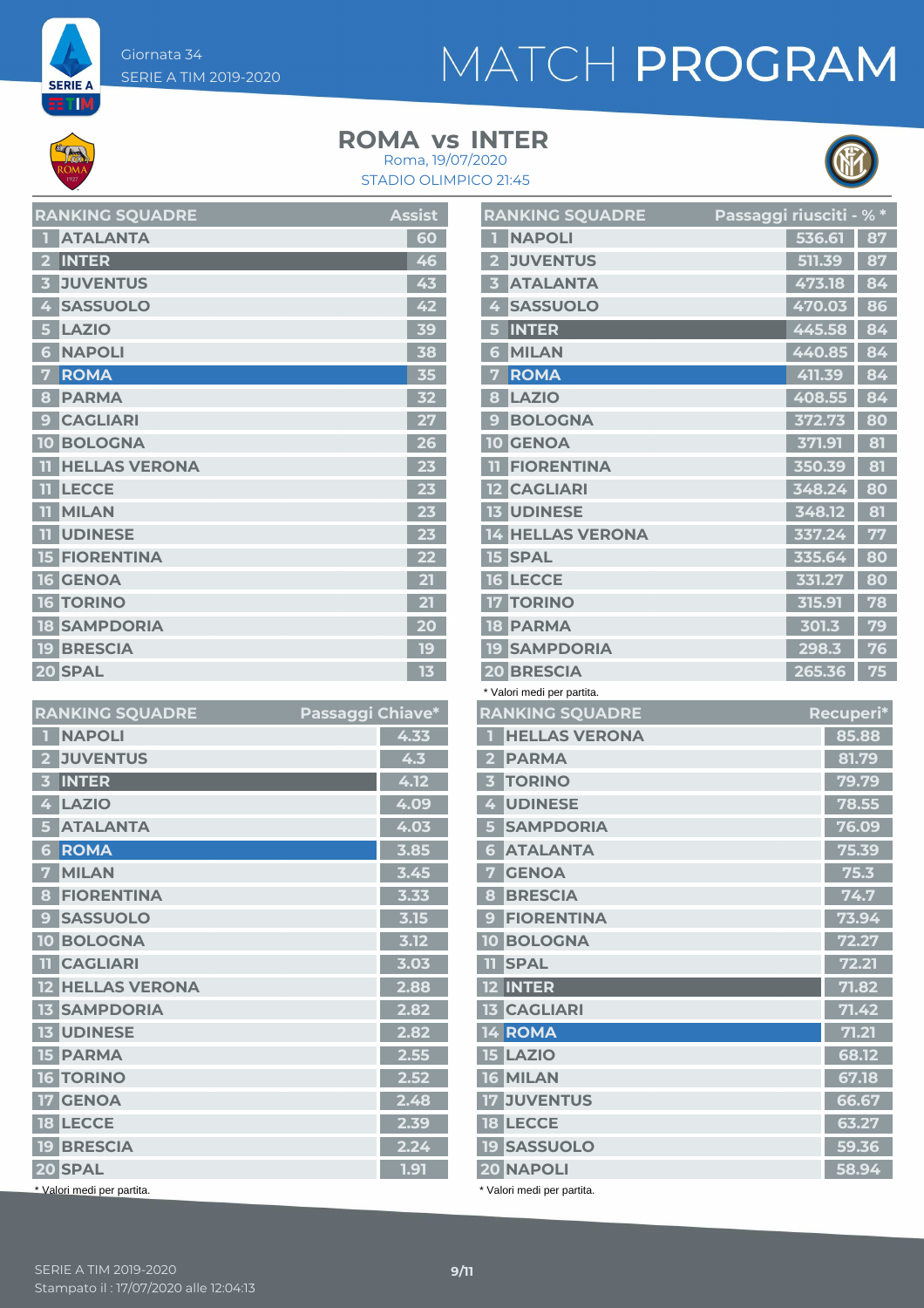Giornata 34 SERIE A TIM 2019-2020

# MATCH PROGRAM

**SERIE A ET M** 

#### **ROMA INTER vs** Roma, 19/07/2020

#### STADIO OLIMPICO 21:45



| <b>RANKING SQUADRE</b>  | <b>Tot. Parate - Media</b> | <b>RANKING SQUADRE</b> | Media Km |
|-------------------------|----------------------------|------------------------|----------|
| <b>TECCE</b>            | 154 4.67                   | <b>INTER</b>           | 111.88   |
| 2 SPAL                  | 147 4.45                   | 2 HELLAS VERONA        | 109.791  |
| <b>3 BRESCIA</b>        | 147 4.45                   | 3 LAZIO                | 109.332  |
| 4 PARMA                 | $146 \,   4.\overline{42}$ | 4 ROMA                 | 109.055  |
| 5 TORINO                | $143$ 4.33                 | 5 JUVENTUS             | 109.024  |
| 6 GENOA                 | 134 4.06                   | <b>6 PARMA</b>         | 108.889  |
| <b>7 UDINESE</b>        | 133 4.03                   | 7 LECCE                | 108.757  |
| 8 CAGLIARI              | 129 3.91                   | 8 BOLOGNA              | 108.61   |
| <b>9 SASSUOLO</b>       | $124$ 3.76                 | 9 NAPOLI               | 108.537  |
| <b>10 HELLAS VERONA</b> | $117$ 3.55                 | <b>10 ATALANTA</b>     | 108.381  |
| <b>TI FIORENTINA</b>    | $114$ 3.45                 | <b>TI SAMPDORIA</b>    | 108.203  |
| <b>12 JUVENTUS</b>      | $114$ 3.45                 | <b>12 FIORENTINA</b>   | 107.669  |
| <b>13 LAZIO</b>         | $113$ 3.42                 | <b>13 SPAL</b>         | 107.662  |
| 14 BOLOGNA              | 3.36                       | 14 MILAN               | 107.625  |
| 15 ROMA                 | $111$ 3.36                 | <b>15 SASSUOLO</b>     | 107.532  |
| <b>16 SAMPDORIA</b>     | 108 3.27                   | <b>16 UDINESE</b>      | 107.416  |
| 17 MILAN                | 107 3.24                   | <b>17 BRESCIA</b>      | 107.236  |
| <b>18 NAPOLI</b>        | $93$ 2.82                  | <b>18 GENOA</b>        | 106.586  |
| 19 ATALANTA             | 87 2.64                    | <b>19 CAGLIARI</b>     | 105.645  |
| 20 INTER                | 78 2.36                    | 20 TORINO              | 104.196  |